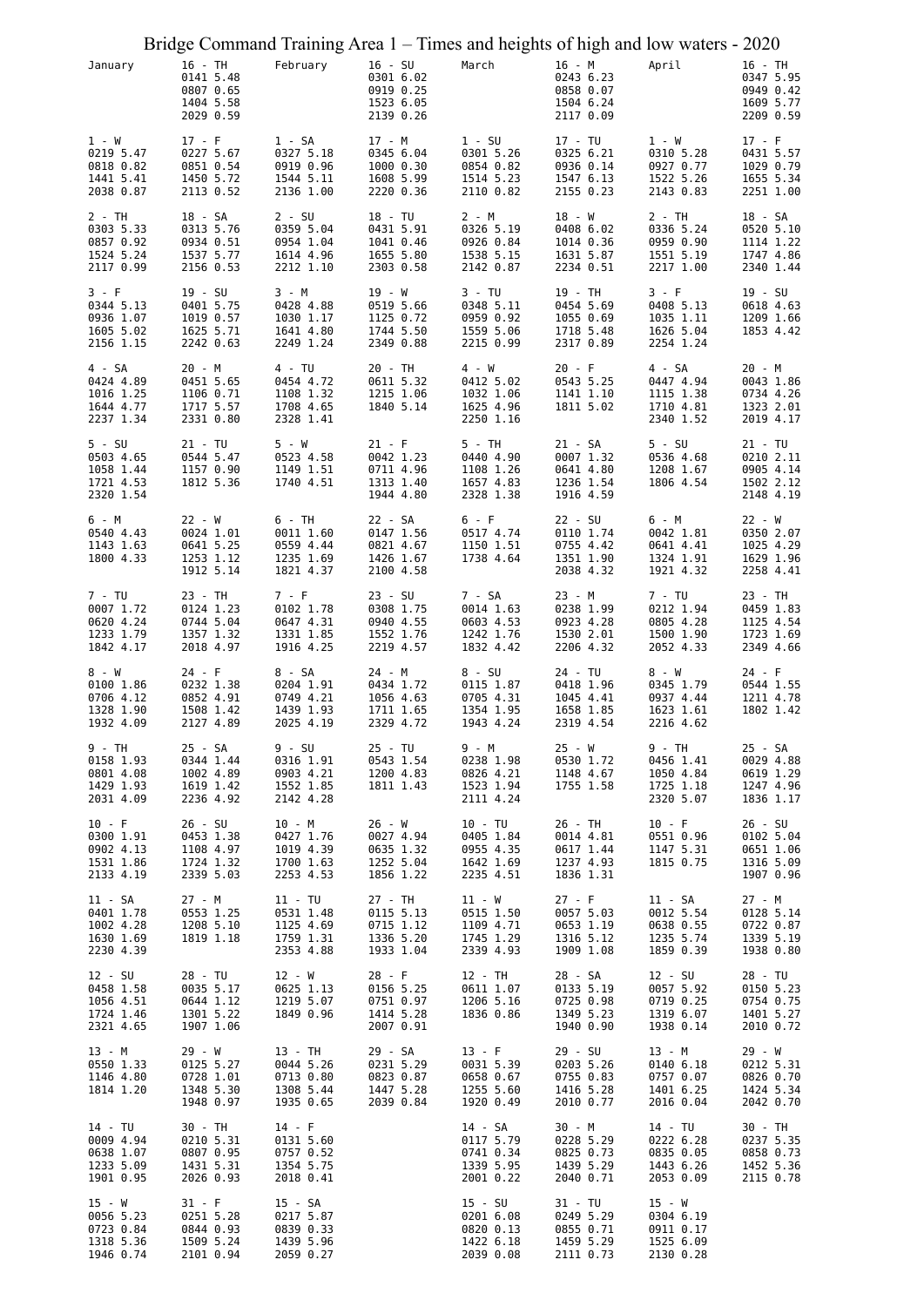|                                                              |                                                              |                                                              |                                                               | Bridge Command Training Area 1 – Times and heights of high and low waters - 2020 |                                                              |                                                              |                                                               |
|--------------------------------------------------------------|--------------------------------------------------------------|--------------------------------------------------------------|---------------------------------------------------------------|----------------------------------------------------------------------------------|--------------------------------------------------------------|--------------------------------------------------------------|---------------------------------------------------------------|
| May                                                          | 16 - SA<br>0414 5.39<br>1010 0.93<br>1638 5.18<br>2232 1.12  | June                                                         | 16 - TU<br>0541 4.62<br>1130 1.57<br>1808 4.47<br>2357 1.70   | July                                                                             | 16 - TH<br>0551 4.52<br>1148 1.56<br>1811 4.40               | August                                                       | $16 - SU$<br>0011 1.65<br>0601 4.35<br>1235 1.77<br>1822 4.26 |
| $1 - F$<br>0308 5.34<br>0933 0.84<br>1526 5.31<br>2151 0.93  | 17 - SU<br>0503 4.97<br>1056 1.31<br>1730 4.75<br>2321 1.51  | 1 - M<br>0419 5.19<br>1044 1.13<br>1646 5.11<br>2311 1.23    | 17 - W<br>0637 4.34<br>1225 1.81<br>1909 4.23                 | 1 - W<br>0504 5.34<br>1126 1.00<br>1732 5.27<br>2354 1.07                        | $17 - F$<br>0011 1.66<br>0632 4.29<br>1236 1.76<br>1853 4.20 | 1 - SA<br>0019 0.98<br>0635 5.28<br>1248 1.10<br>1905 5.16   | 17 - M<br>0102 1.87<br>0646 4.18<br>1332 1.96<br>1915 4.10    |
| 2 - SA<br>0345 5.25<br>1011 1.03<br>1606 5.16<br>2231 1.15   | 18 - M<br>0600 4.56<br>1150 1.69<br>1834 4.38                | 2 - TU<br>0514 5.01<br>1140 1.33<br>1745 4.93                | 18 - TH<br>0055 1.90<br>0741 4.15<br>1327 1.97<br>2015 4.11   | 2 - TH<br>0601 5.20<br>1223 1.14<br>1832 5.14                                    | 18 - SA<br>0102 1.84<br>0717 4.12<br>1330 1.91<br>1942 4.07  | $2 - SU$<br>0118 1.21<br>0737 5.05<br>1352 1.32<br>2011 4.96 | 18 - TU<br>0206 2.03<br>0750 4.05<br>1443 2.06<br>2029 4.02   |
| $3 - SU$<br>0429 5.06<br>1054 1.28<br>1654 4.93<br>2320 1.42 | 19 - TU<br>0021 1.85<br>0711 4.24<br>1257 1.98<br>1952 4.15  | 3 - W<br>0013 1.41<br>0618 4.85<br>1249 1.47<br>1853 4.80    | $19 - F$<br>0159 2.00<br>0848 4.09<br>1431 2.00<br>2120 4.10  | 3 - F<br>0055 1.20<br>0704 5.08<br>1327 1.25<br>1937 5.04                        | 19 - SU<br>0200 1.96<br>0811 4.03<br>1430 1.98<br>2041 4.02  | 3 - M<br>0227 1.40<br>0847 4.90<br>1505 1.45<br>2123 4.86    | 19 - W<br>0322 2.04<br>0911 4.05<br>1600 1.97<br>2153 4.12    |
| 4 - M<br>0522 4.80<br>1151 1.55<br>1753 4.68                 | $20 - W$<br>0136 2.07<br>0833 4.11<br>1418 2.10<br>2113 4.13 | 4 - TH<br>0126 1.50<br>0730 4.79<br>1405 1.48<br>2007 4.81   | 20 - SA<br>0303 1.98<br>0949 4.13<br>1533 1.93<br>2215 4.18   | 4 - SA<br>0201 1.28<br>0811 5.02<br>1436 1.28<br>2045 5.03                       | 20 - M<br>0302 1.97<br>0912 4.04<br>1534 1.94<br>2143 4.09   | 4 - TU<br>0343 1.46<br>0959 4.87<br>1620 1.43<br>2234 4.91   | 20 - TH<br>0436 1.86<br>1032 4.25<br>1709 1.71<br>2305 4.41   |
| 5 - TU<br>0026 1.67<br>0629 4.57<br>1307 1.75<br>1908 4.50   | 21 - TH<br>0259 2.08<br>0949 4.18<br>1535 2.02<br>2220 4.26  | 5 - F<br>0243 1.43<br>0844 4.87<br>1519 1.34<br>2119 4.97    | $21 - SU$<br>0401 1.86<br>1038 4.24<br>1627 1.77<br>2259 4.32 | $5 - SU$<br>0311 1.27<br>0919 5.05<br>1544 1.23<br>2152 5.10                     | 21 - TU<br>0405 1.88<br>1013 4.16<br>1635 1.80<br>2241 4.26  | 5 - W<br>0456 1.38<br>1108 4.97<br>1728 1.30<br>2340 5.06    | $21 - F$<br>0538 1.54<br>1135 4.59<br>1805 1.36               |
| 6 - W<br>0152 1.77<br>0750 4.49<br>1437 1.73<br>2033 4.54    | $22 - F$<br>0407 1.93<br>1048 4.35<br>1633 1.82<br>2312 4.45 | 6 - SA<br>0352 1.23<br>0952 5.09<br>1623 1.10<br>2223 5.22   | 22 - M<br>0451 1.67<br>1117 4.41<br>1715 1.56<br>2335 4.50    | 6 - M<br>0417 1.17<br>1024 5.16<br>1647 1.10<br>2255 5.24                        | 22 - W<br>0503 1.69<br>1107 4.38<br>1730 1.57<br>2332 4.51   | 6 - TH<br>0558 1.22<br>1209 5.15<br>1825 1.13                | 22 - SA<br>0002 4.79<br>0630 1.17<br>1226 5.00<br>1854 0.98   |
| 7 - TH<br>0318 1.62<br>0913 4.65<br>1555 1.47<br>2151 4.81   | 23 - SA<br>0457 1.70<br>1133 4.54<br>1718 1.58<br>2351 4.63  | 7 - SU<br>0452 0.97<br>1052 5.36<br>1718 0.85<br>2320 5.49   | 23 - TU<br>0537 1.45<br>1151 4.60<br>1758 1.34                | 7 - TU<br>0517 1.03<br>1124 5.31<br>1744 0.96<br>2352 5.39                       | 23 - TH<br>0556 1.44<br>1155 4.66<br>1820 1.30               | 7 - F<br>0037 5.24<br>0650 1.04<br>1303 5.32<br>1913 0.97    | $23 - SU$<br>0049 5.20<br>0716 0.81<br>1312 5.40<br>1938 0.65 |
| 8 - F<br>0428 1.29<br>1024 5.00<br>1657 1.10<br>2254 5.20    | 24 - SU<br>0537 1.46<br>1208 4.71<br>1756 1.34               | 8 - M<br>0543 0.73<br>1146 5.61<br>1807 0.63                 | 24 - W<br>0007 4.71<br>0619 1.24<br>1224 4.82<br>1840 1.13    | 8 - W<br>0610 0.89<br>1219 5.45<br>1835 0.83                                     | 24 - F<br>0018 4.81<br>0644 1.17<br>1240 4.96<br>1906 1.03   | 8 - SA<br>0127 5.38<br>0734 0.90<br>1351 5.43<br>1954 0.85   | 24 - M<br>0133 5.58<br>0758 0.51<br>1355 5.74<br>2019 0.39    |
| 9 - SA<br>0524 0.90<br>1121 5.40<br>1749 0.72<br>2347 5.59   | 25 - M<br>0022 4.79<br>0614 1.22<br>1236 4.87<br>1832 1.12   | 9 - TU<br>0011 5.71<br>0630 0.55<br>1236 5.79<br>1852 0.50   | 25 - TH<br>0041 4.94<br>0701 1.04<br>1258 5.05<br>1921 0.96   | 9 - TH<br>0046 5.51<br>0658 0.79<br>1311 5.55<br>1921 0.76                       | 25 - SA<br>0102 5.12<br>0729 0.91<br>1323 5.26<br>1950 0.79  | 9 - SU<br>0213 5.46<br>0813 0.82<br>1434 5.46<br>2031 0.80   | 25 - TU<br>0216 5.87<br>0839 0.30<br>1437 5.98<br>2058 0.24   |
| $10 - SU$<br>0611 0.56<br>1211 5.76<br>1833 0.42             | 26 - TU<br>0048 4.94<br>0649 1.02<br>1300 5.02<br>1907 0.94  | 10 - W<br>0100 5.84<br>0713 0.47<br>1323 5.86<br>1934 0.46   | $26 - F$<br>0117 5.15<br>0741 0.88<br>1336 5.25<br>2002 0.83  | $10 - F$<br>0135 5.57<br>0743 0.74<br>1359 5.57<br>2004 0.74                     | 26 - SU<br>0145 5.40<br>0812 0.70<br>1407 5.52<br>2033 0.61  | 10 - M<br>0254 5.44<br>0849 0.80<br>1513 5.40<br>2106 0.82   | $26 - W$<br>0259 6.04<br>0918 0.22<br>1520 6.08<br>2137 0.22  |
| 11 - M<br>0034 5.91<br>0654 0.32<br>1257 6.02<br>1914 0.24   | $27 - W$<br>0113 5.10<br>0724 0.87<br>1326 5.17<br>1942 0.82 | 11 - TH<br>0146 5.85<br>0754 0.48<br>1409 5.82<br>2014 0.52  | 27 - SA<br>0156 5.33<br>0822 0.78<br>1416 5.39<br>2043 0.76   | 11 - SA<br>0222 5.55<br>0824 0.76<br>1445 5.50<br>2044 0.79                      | 27 - M<br>0229 5.62<br>0854 0.55<br>1451 5.69<br>2115 0.51   | 11 - TU<br>0331 5.34<br>0924 0.85<br>1548 5.26<br>2141 0.90  | 27 - TH<br>0342 6.07<br>0957 0.26<br>1604 6.03<br>2217 0.33   |
| 12 - TU<br>0119 6.09<br>0734 0.19<br>1341 6.13<br>1953 0.18  | 28 - TH<br>0140 5.24<br>0800 0.78<br>1355 5.30<br>2018 0.76  | $12 - F$<br>0231 5.75<br>0834 0.58<br>1454 5.66<br>2055 0.67 | 28 - SU<br>0238 5.44<br>0904 0.75<br>1500 5.47<br>2125 0.75   | $12 - SU$<br>0307 5.44<br>0904 0.84<br>1529 5.36<br>2124 0.90                    | 28 - TU<br>0314 5.75<br>0936 0.50<br>1536 5.77<br>2157 0.51  | 12 - W<br>0405 5.17<br>0958 0.96<br>1620 5.06<br>2215 1.03   | 28 - F<br>0426 5.95<br>1038 0.43<br>1650 5.83<br>2259 0.55    |
| 13 - W<br>0202 6.13<br>0812 0.21<br>1424 6.09<br>2031 0.26   | $29 - F$<br>0212 5.35<br>0836 0.77<br>1430 5.37<br>2055 0.79 | 13 - SA<br>0316 5.55<br>0915 0.77<br>1539 5.41<br>2136 0.89  | 29 - M<br>0323 5.48<br>0948 0.78<br>1547 5.47<br>2211 0.82    | 13 - M<br>0350 5.26<br>0943 0.97<br>1611 5.15<br>2203 1.06                       | 29 - W<br>0359 5.77<br>1019 0.54<br>1623 5.74<br>2241 0.59   | 13 - TH<br>0434 4.96<br>1033 1.11<br>1648 4.85<br>2251 1.21  | 29 - SA<br>0514 5.69<br>1121 0.71<br>1739 5.52<br>2345 0.88   |
| 14 - TH<br>0245 6.01<br>0850 0.35<br>1507 5.90<br>2109 0.46  | 30 - SA<br>0249 5.38<br>0915 0.82<br>1509 5.36<br>2135 0.88  | 14 - SU<br>0402 5.26<br>0957 1.02<br>1626 5.11<br>2219 1.15  | 30 - TU<br>0411 5.44<br>1035 0.87<br>1637 5.39<br>2300 0.93   | 14 - TU<br>0432 5.03<br>1023 1.15<br>1652 4.91<br>2243 1.25                      | 30 - TH<br>0448 5.69<br>1104 0.66<br>1713 5.61<br>2328 0.75  | 14 - F<br>0501 4.74<br>1110 1.31<br>1714 4.64<br>2329 1.42   | 30 - SU<br>0606 5.33<br>1211 1.06<br>1835 5.14                |
| $15 - F$<br>0329 5.75<br>0929 0.60<br>1551 5.58<br>2149 0.76 | 31 - SU<br>0331 5.33<br>0957 0.95<br>1554 5.27<br>2219 1.04  | 15 - M<br>0450 4.94<br>1041 1.29<br>1715 4.78<br>2305 1.44   |                                                               | $15 - W$<br>0512 4.78<br>1104 1.35<br>1732 4.65<br>2326 1.46                     | $31 - F$<br>0539 5.51<br>1153 0.86<br>1806 5.40              | 15 - SA<br>0528 4.54<br>1149 1.54<br>1743 4.45               | 31 - M<br>0039 1.24<br>0706 4.96<br>1311 1.42<br>1941 4.79    |